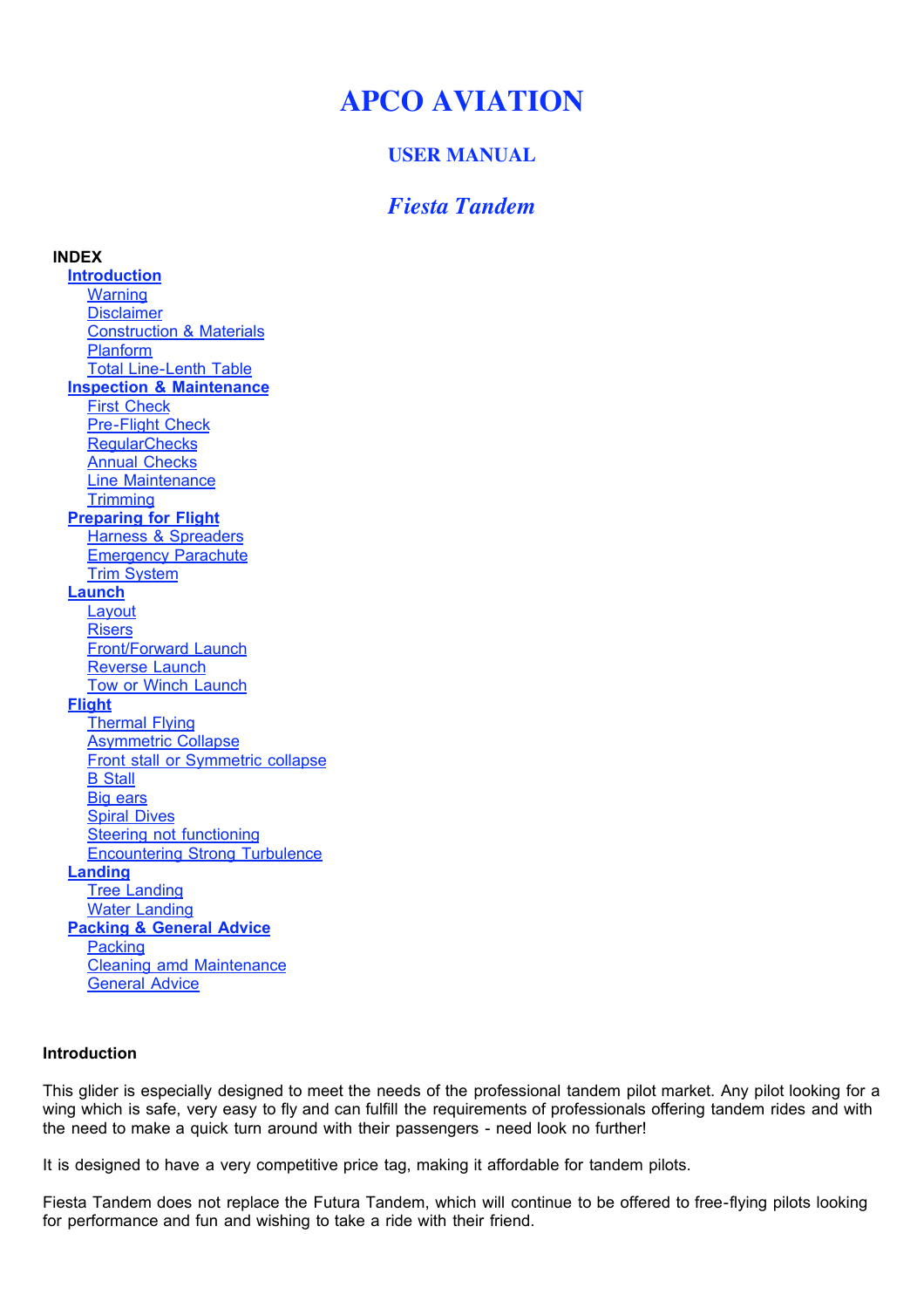This is not a training manual. It is extremely dangerous to yourself and others to attempt to fly this or any paraglider without completing a flying course given by a qualified instructor.

The gliders are carefully manufactured and inspected by the factory. Please use the glider only as described in this manual. Do not make any changes to the glider.

AS WITH ANY SPORT - WITHOUT TAKING THE APPROPRIATE PRECAUTIONS, PARAGLIDING CAN BE DANGEROUS.

#### **Disclaimer**

Taking into consideration the risk inherent in paragliding, it must be expressly understood that the manufacturer and seller do not assume any responsibility for accidents, losses, and direct or indirect damage following the use or misuse of this product.

APCO Aviation Ltd. is engaged in the manufacture and sale of hanggliding, paragliding, motorised hanggliding, ultralite and emergency rescue equipment.

This equipment should be used under proper conditions and after proper instruction from an experienced instructor. APCO Aviation Ltd. has no control over the use of this equipment and a person using this equipment assumes all risks of damage or injury.

APCO Aviation Ltd. disclaims any liability or responsibility for injuries or damages resulting from the use of this equipment.

The glider is designed to perform in the frame of the required class as certified by DHV.

#### **Construction & Materials**

The glider is constructed with a top and bottom surface that is connected by ribs. One top and bottom panel, together with the connecting rib is called a cell. Secondary ribs are of a diagonal design and sewn between the main ribs. Each cell has an opening on the front lower part. The cells fill with air forcing the panels to take shape, dictated by the airfoil (rib) section. On either side the wing ends in a stabiliser or wing tip which provides some straight-line stability and produces some outward force to help keep the canopy rigid.

The glider is made from high tear resistant Ripstop Nylon cloth, which is P.U. coated to zero porosity and siliconized to give the fabric high resistance to the elements.

Different cloth is used for the top, bottom and ribs due to their different functions. The front part of the ribs is made from Mylar to keep the leading edge shaped at high speeds and in turbulent air. It also improves the launch characteristics of the glider. The line hook up points are made of Dyneema and is imbedded in the sail for low drag attachment.

The lines are made of superaramid covered with a polyester sheath for protection against wear and abrasion. The bottom section of the brake lines is made of polyester because of its better mechanical properties to resist bending around the steel ring of the brake line guide.

The carabiners which attach the lines to the v-lines are made of high corrosion resistant stainless steel.

#### **First Check**

With every new glider, the following points should be checked:

- Connection points between the glider and the harness.
- That there are no twisted lines
- Brake line adjustment.

All Apco gliders leave the factory with the brake lines set to its longest adjustment. Brake length is a personal setting and everybody has a different preference.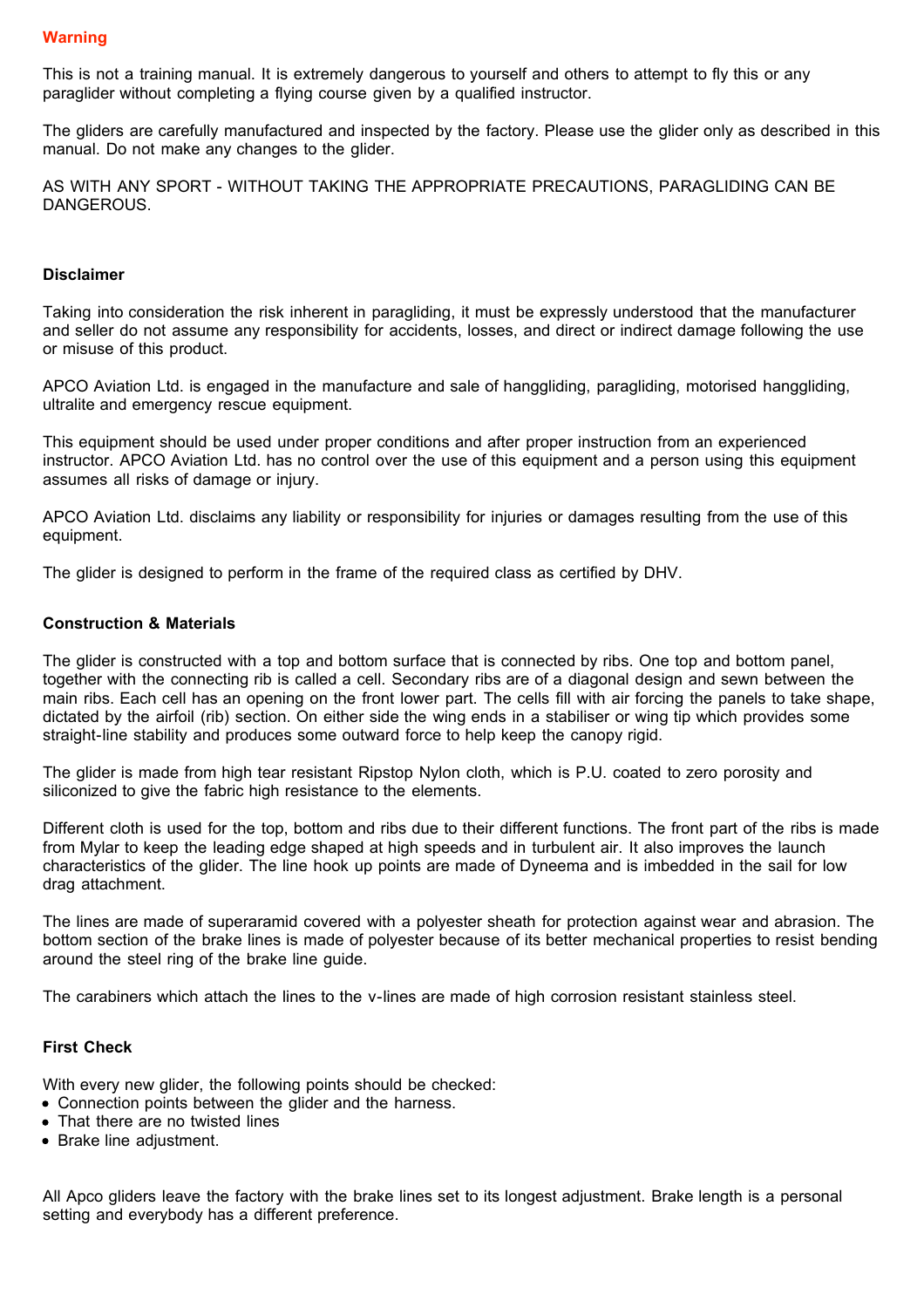Before the first the glider must be inflated to check and if necessary adjust the brake length to his or her preference. It is important that the brakes are not set too short. If the glider is above your head the brakes should not be pulling the trailing edge down as that means that the brakes are too short. A good setting is to have about 10 cm of slack in the brake from the brake guide on the riser to the activation point of the brakes.

# **Pre-Flight Check**

Before each flight the following should be checked:

- All maillons between the lines and risers are closed
- All lines are intact and without signs of excessive wear or knots
- The canopy has no tears or damage on the top or bottom surface

# **Regular Checks**

Damage to lines, webbing and thread on the stitching of the harness and v-lines.

The pulleys of the speed system are free to move and not twisted.

• The condition of the brake lines, stainless steel ring and the security of the knot attaching the brake handle to the brake line.

That the stainless steel carabiners on the v-lines are not damaged and are fully closed and covered with clear heat shrink to prevent them from opening in flight.

- The sewing and condition of the lines and connection of the lines.
- Damage to hook up points on the glider.
- Internal damage to the ribs and diagonal ribs.
- Damage to the top and bottom panels and seams between panels.

# **Annual Checks**

It is mandatory for every Apco glider to be submitted for a annual check.

In this check all the points in the sections above and below should be checked in addition to the ones listed here (below).

If any points do not conform to the specifications given by Apco, the glider must first be repaired and approved .before it may be flown again.

- Porosity (of canopy fabric)
- Tear resistance (of canopy fabric)
- Line Strength
- Line Lengths
- Line Symmetry
- Integrity of line attachment Points
- Condition of risers

# **Line Maintenance**

The Fiesta lines are made up of four groups meeting each riser. The four groups are called A, B, C and Brake lines. The stabilizer lines are connected with the B-lines. Superaramid lines are known to be sensitive to the influence of the elements. They must be carefully inspected periodically.

In their own interest, the pilot must observe the following points to ensure maximum performance and safety from the glider.

- Avoid sharp bending and squeezing of the lines.
- Take care that people do not step on the lines.
- Do not pull on the lines if they are caught on rocks or vegetation.

Avoid getting the lines wet. If they do dry them as soon as possible at room temperature and never store them wet.

IT IS MANDATORY TO CHANGE THE BOTTOM LINES ON EVERY PARAGLIDER ONCE A YEAR OR EVERY 100 HOURS, WHICHEVER COMES FIRST. THE REST OF THE LINES MUST BE CHECKED YEARLY AND REPLACED IF NECESSARY.

NEVER REPLACE THE LINES WITH DIFFERENT DIAMETER OR TYPE OF LINES AS ALL GLIDERS WERE LOAD TESTED FOR SAFETY IN THEIR ORIGINAL CONFIGURATION. CHANGING LINE DIAMETERS CAN HAVE FATAL CONSEQUENCES FROM LINE FAILURE TO STRETCH.

Every six months one A, B and C line must be tested for minimum 50 % of the rated strength. If the line fails all the corresponding lines must be replaced.

Professional use of gliders: Towing, schooling and tandem flying requires more frequent line inspection and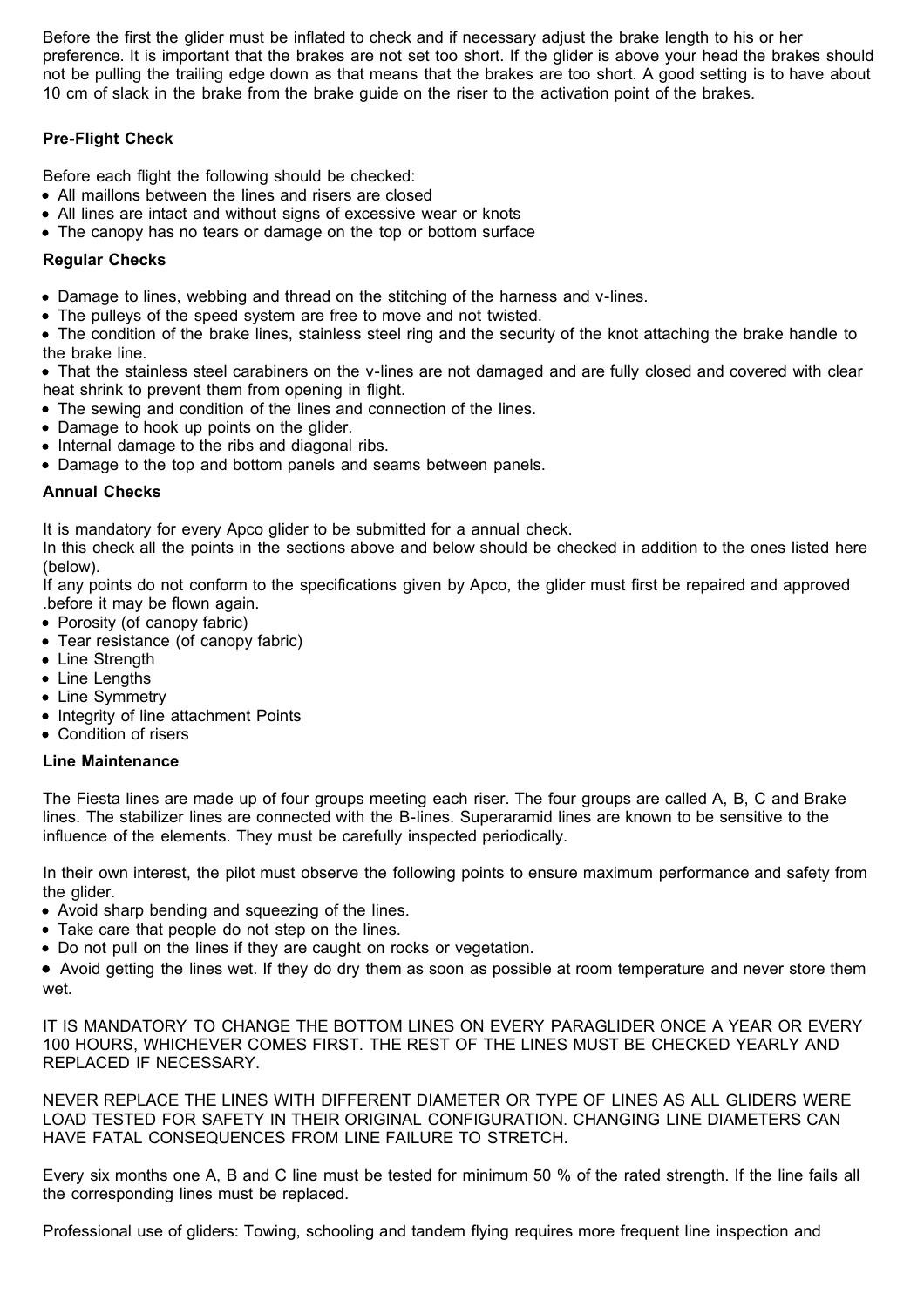replacement of A, B and C lines.

### **Trimming**

All Apco gliders come trimmed for optimum performance combined with safety. It is very important not to retrim or tamper with any of the lines or v-lines as that may alter the performance and safety greatly.

Trimming of the brake line should be done before the first flight.

#### **Harness and Spreaders**

Most certified harnesses can be used with our tandem gliders. For best safety and performance we recommend an Apco harness and spreader arrangement. There are several spreader arrangements on the market. The two most commonly used types are the Soft Spreaders and the Spreader bars (see Diagram). The use of spreaders is a personal choice and the glider has been thoroughly tested with both arrangements for greater safety. The soft spreaders give a better feel in thermal conditions as the pilot and passenger have less rotating to left and right and have better body steering in turns.

The Fiesta Tandem Was certified with these spreaders at the DHV.



#### **Emergency Systems**

It is recommended to use a certified tandem rescue parachute when flying tandem.

Attaching the rescue parachute should be done in accordance to the recommendation of the harness and reserve parachute manufacturer.

IT IS RECOMMENDED TO USE STEEL CARABINERS BETWEEN THE V-LINES AND THE SPREADERS BECAUSE OF THE EXTRA LOAD THEY HAVE TO TAKE.

Your Emergency System must be installed by a qualified person. We recommend that the reserve bridle is attached to the spreaders and not the harness hangstrap, as some harness hangstraps will not take the deployment shock with two people. The system should be rigged in a way that the pilot and passenger will not be hurt by the bridle of the emergency parachute or the spreaders on deployment.

## **Trim/Speed System**

**IMPORTANT:** THE NEUTRAL SETTING ON THE TRIMMERS IS WHEN THEY ARE PULLED CLOSED (i.e. The trims are for speeding up above the trim speed only).

The Fiesta tandem has a trim riser system as a standard feature. The certification on the Fiesta tandem was made with trim risers and the glider passed the DHV 1-2 tandem rating on all trim settings.

The riser system on the Fiesta was carefully designed for maximum safety, strength and user friendliness. Because of the loading on tandems the trimmer was designed around a 2 to 1 sliding mechanism to stop the trimmers from sliding in the air and make application easy.

The Fiesta has a trim speed of 36 to 38 km/h depending on the wingloading. Maximum speeds of up to 42 to 45 km/h can be obtained depending on your wingloading. (The speed on tandems vary as you have a 60kg tolerance on weight)

We recommend that the pilot be careful when using the trim system until he or she is familiar with the flight behaviour of the glider. Do not accelerate the glider to maximum speed close to the ground in turbulent conditions as the Fiesta Tandem, like all gliders will be more prone to collape when accelarated.

IT IS NOT ADVISABLE TO ALTER THE TRIM RISER OR TRIM TRAVEL IN ANY WAY AS THIS CAN GREATLY ALTER THE FLYING CHARACTERISTICS AND SAFETY OF YOUR GLIDER AND WILL VOID THE CERTIFICATION.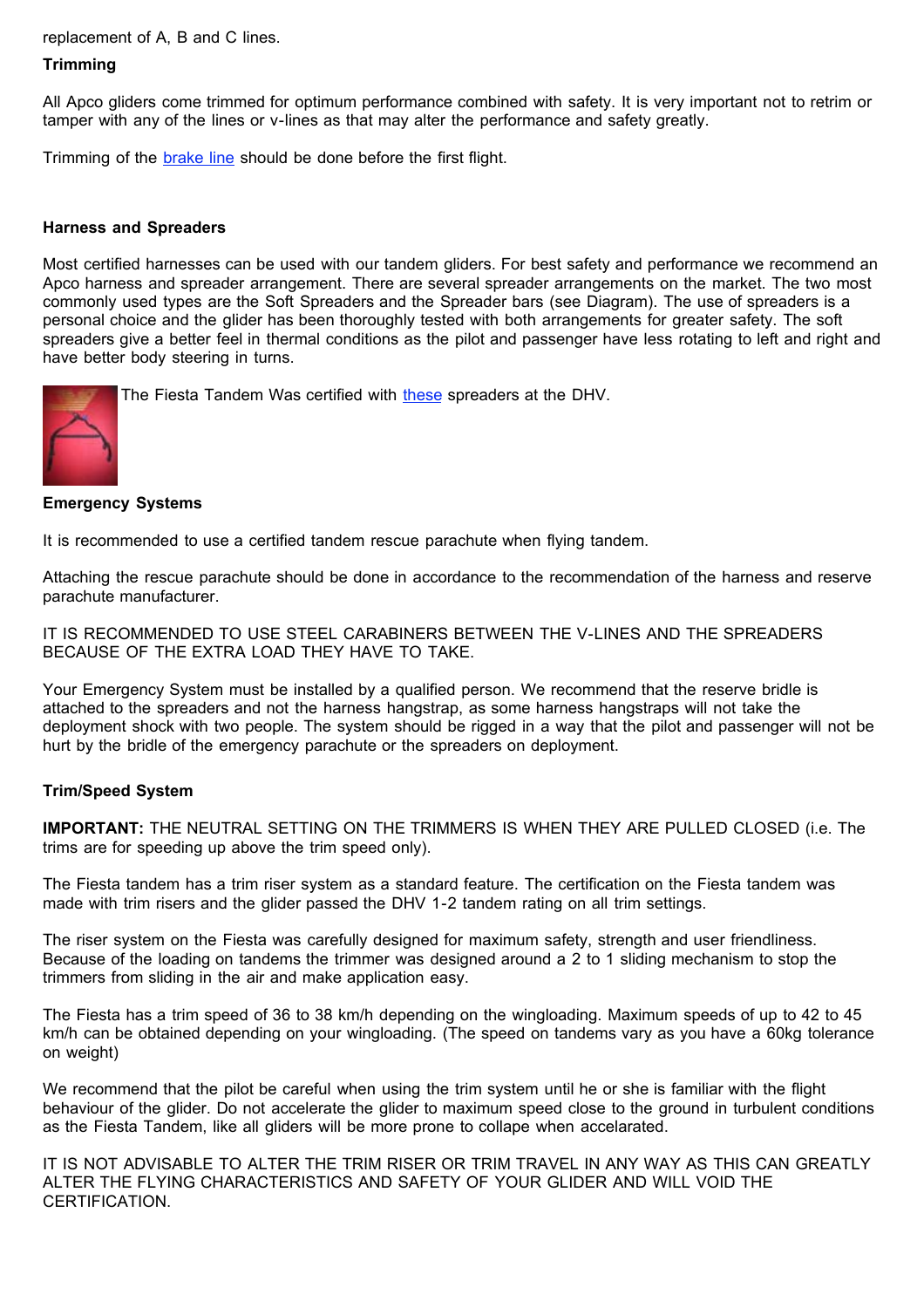## **Launch**

Tandem flying is one of the highest levels of paragliding and requires skilled pilots.

As this is not a training manual we will not try to teach you launching techniques.

We will only briefly go through the different launch techniques and point out what we have found during our testflying phase to help you get the most out of your glider.

## **Layout**

Pre-flight check before every flight.

Spread the glider on the ground. The openings should point towards the uphill side.

Spread the lines, dividing them into eight groups A1, A2, B, C and brake lines; left and right. Make sure the lines are free and not twisted or knotted. Make sure all the lines are on top of the glider and that there are none caught on vegetation or rocks under the glider. Place the rear side of the glider partially together so that the glider forms a horse- shoe shape. This method insures that all the lines are equally tensioned on launch.

THE MOST COMMON REASON FOR A BAD LAUNCH IS A BAD LAYOUT!

#### **Risers**

The Fiesta tandem comes with a split A riser.

The front A riser is connected to the two tip lines A5 and A7 to facilitate big ears.

The second A riser is connected to A1 and A3 which goes to the centre of the wing.

This makes the launch in strong wind much easier as you use only the second A riser on each side to inflate.

This will stop the tendency to overshoot as the glider will inflate slower, and it also prevents the wing from front rosetting.

In light wind conditions both A risers can be used for inflation, as this will accelerate the whole wing for fast inflation.

## **Forward or Alpine Launch**

The Fiesta tandem has very good launch characteristics and has no problem launching in no wind conditions. It is advisable to use both A risers (Two on each Side) when doing a no wind launch. As the canopy rises above you, gain as much speed as you can before applying about 25% brake to help the lift off. The Fiesta tandem has no tendency to stick behind the pilot on inflation.

## **Reverse or Strong-Wind Launch**

The Fiesta tandem has a lot of lifting power and care should be taken in strong wind. It is advisable to have an assistant hold the passenger when attempting a strong wind launch. By using both of the *second* A risers (which leads to the centre section of the wing) for inflation, the pilot can avoid a fast inflation, while moving in under the wing. This reduces the chances of being lifted off prematurely. It also helps if the pilot leaves the A risers at about 60 degrees while if nessecarry applying a little brake to slow the inflation. The assistant should let the pilot and passenger walk in under the wing on inflation rather than resist the inflation.

## **Tow or Winch Launch**

All Apco gliders are well suited for winching and have no bad tendencies on the winch.

During the launch it is important to have the wing well above your head, so as not to force a "stalled" wing into the air. This is especially important if the winch operator is using high tension on the winch.

Very little brake if any need be applied on launch and during the winch. Directional changes should be made mainly with weight shift rather than brakes. During the winch, the brake pressure will be higher and more input will be needed to make corrections than in normal flight.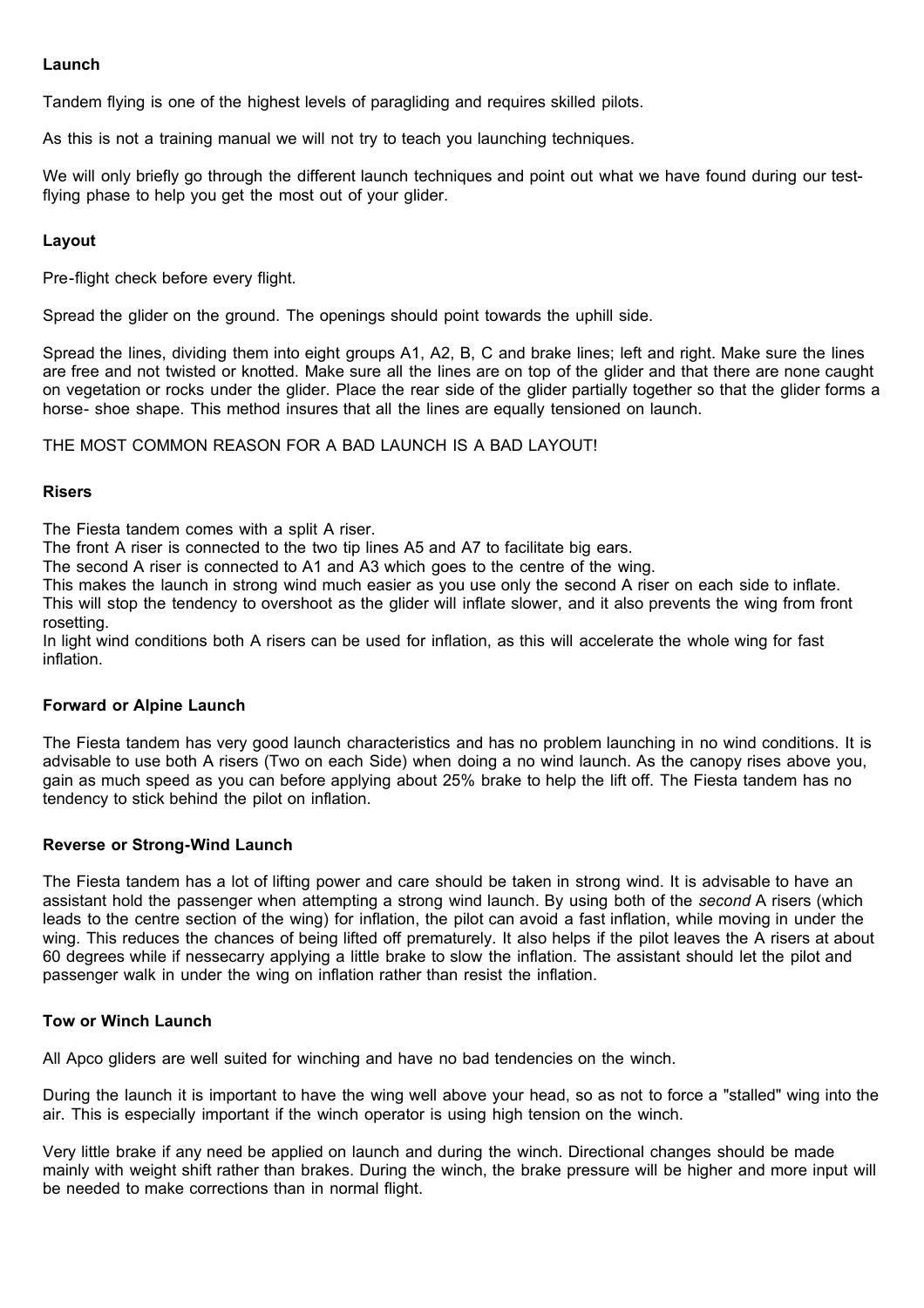# **Flight**

The actual and measured trim speed of the Fiesta is dependant on the trim setting, amount of brake applied, wing loading, altitude above sea level, barometric pressure, humidity and the accuracy and make of speed probe.

The data for the airspeed/sink-rate table below was recorded while flying at the optimum wing loading at sea level using a Skywatch Pro.

| <b>Brake Position - %</b> | <b>Trim Position</b> | Speed - km/h | Sink Rate - m/s          |
|---------------------------|----------------------|--------------|--------------------------|
| 0                         | Closed               | 37           | 1.2                      |
| 25                        | Closed               | 33           | -                        |
| 80                        | Closed               | 24           | -                        |
| 0                         | Half                 | 40           | $\overline{\phantom{0}}$ |
| 0                         | Open                 | 44           |                          |

The best glide angle is achieved with 0% brakes at about 37 km/h. With 80% brake the glider will fly at about 24km/h and will be close to the stallpoint 22km/h.

CAUTION: APART FROM WHEN FLAIRING AT LANDING THERE WOULD BE NO REASON TO FLY WITH 70% TO 100% BRAKE . THE SINK RATE OF THE GLIDER WILL BE EXCESSIVE AND THERE WILL BE A POSSIBILITY OF ENTERING A DEEPSTALL OR FULLSTALL SITUATION. THERE IS ALSO THE RISK OF GOING NEGATIVE OR ENTERING A SPIN WHEN ATTEMPTING TO TURN THE GLIDER WITH SUCH DEEP BRAKE. WHEN RELEASING THE BRAKES FROM A DEEP POSITION IT IS ADVISABLE TO DO SO SLOWLY TO PREVENT THE GLIDER PITCHING FORWARD.

# **Thermal Flying**

The Fiesta tandem has excellent thermaling capacity and will be a pleasure on those long cross-country flights. When flown actively with some weight shift the pilot will forget that he or she is flying a tandem wing. The Fiesta tandem feels and behaves more like a solo glider than any other tandem on the market. In light lift it is advisable to make flat turns to keep the glider from banking too much. In strong lift conditions it is most effective to have small turns in the core with relative high bank. The glider gives you optimum L/D at trim speed but for the best climb rate in lift, it is advisable to use about 25 to 30 % brake.

## **Asymmetric collapse**

If one side of the glider partially folds or collapses it is important to keep your flying direction by applying brake on the opposite side. The wing should reinflate on its own without any input from the pilot. To help reinflation it is possible to pull 80% brake on the collapsed side and release immediately. In the event of a big deflation, eg 70%, it is important to give brake in the opposite direction but care must be taken not to pull too much as you could stall the flying side. The glider is very solid and has a very strong tendency to reinflate after any collapses. If no input is given after a collapse of 55% the glider will turn 90 degrees and reinflate on its own. In the trim off configuration with the same collapse the glider will turn 120 degrees and reinflate on its own. The reinflation without input is generally very quick and with a small dive. If input is given on the open side to stop the rotation and dive, the reinflation is a lot softer.

## **Front stall or Symmetric collapse**

Front stall on a tandem is very rare but in case you do have one it is advised to pull about 80% brake to speed up the reinflation. In the event of a front stall the glider will reinflate on its own immediately without any change of direction. In the trim off configuration the glider will take about 2 to 3 seconds to reinflate without any change in direction. We do not recommend that pilots induce front stalls on these tandems as this loads the lines unevenly and generally puts a lot of load on the attachment points on reinflation.

## **B Stall**

Due to the load on the B lines it is very difficult to do a B stall with a tandem. This is why we developed a special B Stall activation system to halve the pressure on the risers when you do a B stall. The handle is located on the B risers and when pulled to its full extent will give you a stable B stall with a 7 to 8 m/s sink rate. The B stall should be released fast to prevent any chance of going parachutal especially on light wing loading. The handles should be pulled down symmetrically or the wing will start turning in the direction of the side which is being pulled the most.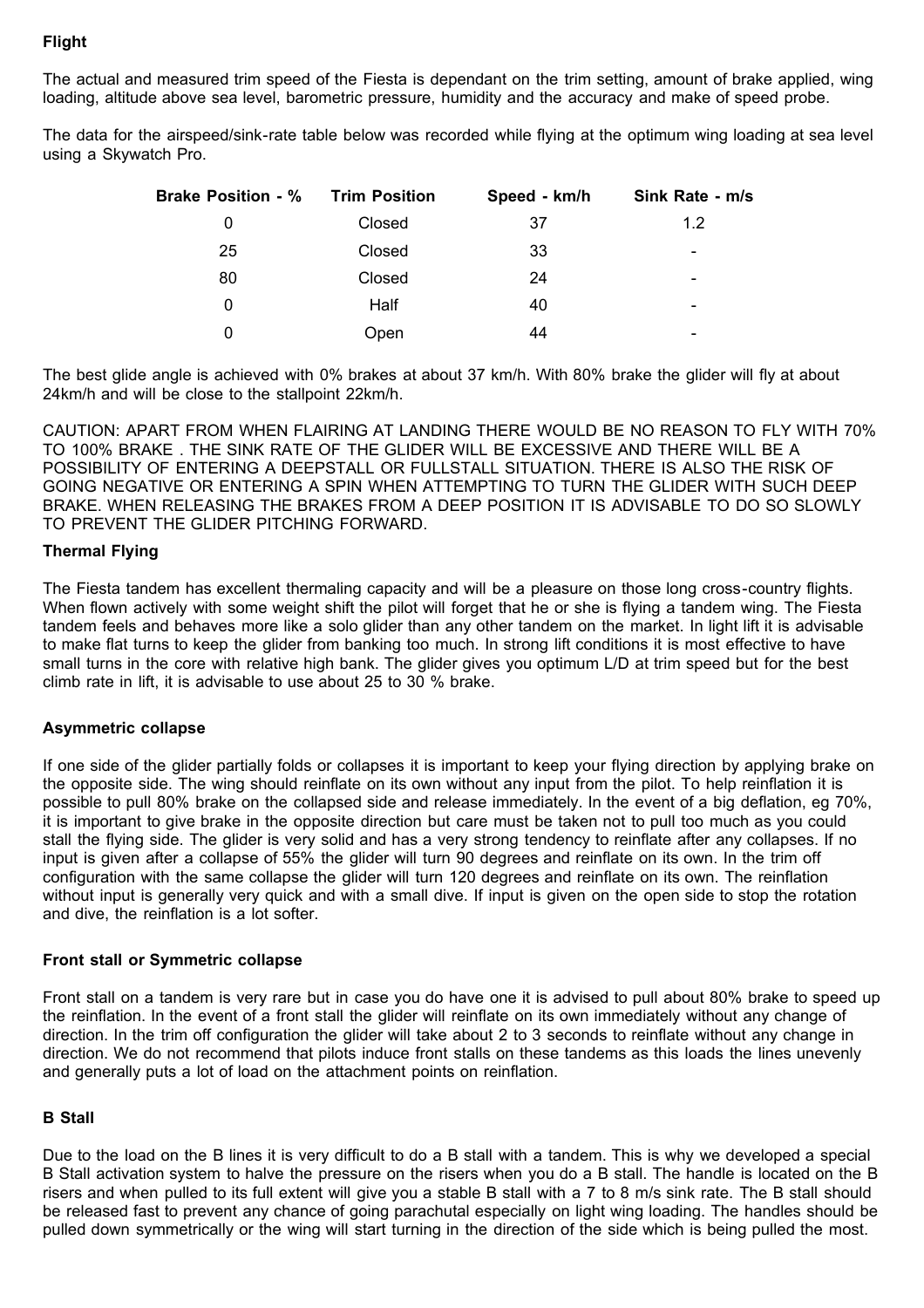B stall is a good method of descending fast and stable without any forward movement.

#### **Big ears:**

To lose height fast with forward motion and manoeuvrability it is advisable to do big ears. The glider is equipped with 2 A risers. To do big ears the A risers leading to the tip lines can be pulled down. This will collapse about 20% on each side giving you a sink rate of about 5 m/s. For increased sink rates you can release the trim giving you about 7 m/s. Weight shift is used for directional control. We do not recommend using more than one riser per side or doing spirals with big ears as this will put excessive load on the remaining lines and attachment points.

The tip lines (A5, A7) should be rigged to the first A riser and the centre lines (A1, A3) should be rigged to the second A riser. The first A riser is made from thinner webbing than the second A riser as the second riser has to take all the load when the pilot does big ears.

CAUTION: DO NOT ATTEMPT ANY EXTREME MANOEUVRES WITH THE TIPS COLLAPSED AS THIS DOUBLES THE LOAD ON THE CENTRE LINES AND ATTATCHMENT POINTS AND COULD LEAD TO FAILURE.

## **Spiral Dives**

By progressively applying brake on one side the glider can be put into a spiral dive. Safe high sink rates can be achieved by doing spiral dives. The spiral has to be exited slowly by releasing the brake over one complete turn or the glider will pitch heavily and suffer a collapse. Care must be taken that the pilot has enough height to exit the spiral safely. Sink rates of up to 16 meters per second can be obtained with proper practice.

CAUTION: Some gliders can be neutral in spiral and may not exit without pilot input. To exit a neutral spiral the pilot has to lean his weight to the outside of the turn or apply brake on the outside wing. As soon as the glider starts to slow down in the spiral the outside brake has to be released.

PILOTS CAN SUFFER BLACK OUTS IN SPIRALS AND THE PILOT HAS TO EXIT THE SPIRAL AS SOON AS HE FEELS ANY ABNORMAL SYMPTOMS (Black dots in field of vision or light-headedness).

#### **Steering not functioning**

If the pilot cannot reach the brake or steering lines for any reason or if they are not functioning properly, (for example: If they break on a damaged point) he or she can control the glider by pulling down on the rear v-line. Care must be taken when steering like this, as much less input is needed to turn the wing and the response of the wing is also much slower than when using the brakes. On the landing flair the pilot should be especially careful not to stall the glider too high.

## **Encountering Strong Turbulence**

Apply about 20 % brake to increase the internal pressure of the canopy. This will greatly reduce the risk of collapse when encountering turbulence.

## **Landing**

Before landing the pilot should determine the wind direction, usually by windsock, flags, smoke or your relative speed to the ground with the glider. At a height of about 30 to 50 meters your final landing approach should begin. The most commonly used one is to head straight into the wind and depending on the wind strength the pilot should plan his point of landing by making s-turns or by pulling small amounts of brake to regulate descent rate. At a height of about 20 meters the final part of your descent should be made at trim speed. At a height of 1 to 2 meters gently flair the glider by pulling gradually down on the brakes to the stall point.

#### **Tree Landing**

If it is not possible to land in an open clearing steer towards the highest tree and do a normal landing approach as if the tree is your landing spot. On impact protect your face with your arms. Grab hold of the tree and secure yourself to the tree with the lines if the descent involves any danger, and wait for assistance. After any tree landing it is very important to check all the line measurements, and the canopy for damage.